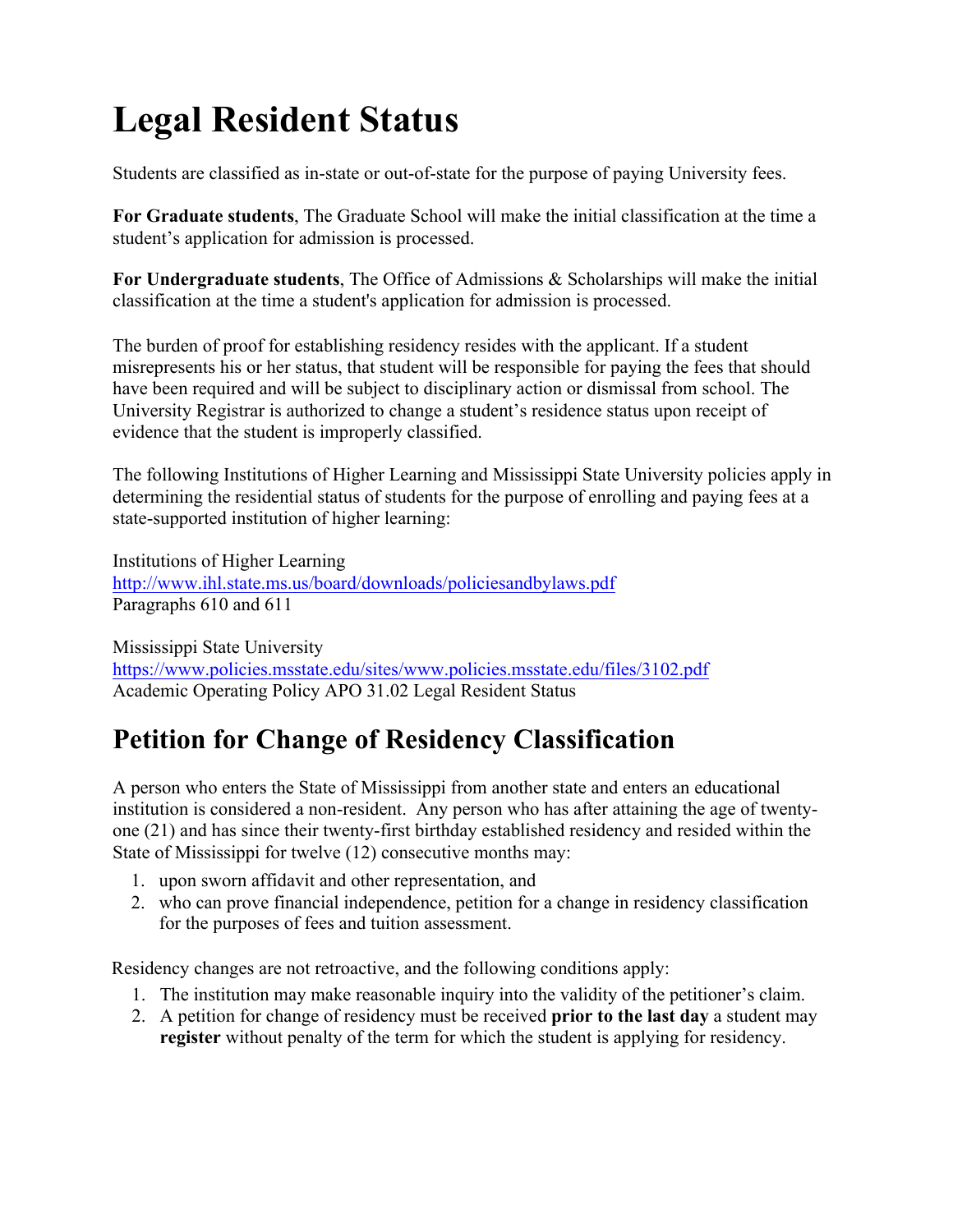## **Factors Regarding Residency**

Although domicile and residency for educational purposes are largely matters of intention, this intention is determined objectively from the facts and circumstances surrounding a claim of in-state residency. Some of the factors relevant to determining residency include:

- Actual physical residence of habitation
- Length of time at actual physical residence-Residence used for income tax, loan, banking and other purposes
- Voter registration
- Motor vehicle registration (Persons moving into the state on a permanent basis have 30 days to register vehicles.)
- Driver's license held (Persons moving into the state on a permanent basis have 60 days to acquire driver's licenses.)
- State to which personal income taxes or other taxes paid
- Status of income sources
- Location of bank, savings, and other accounts

## **Responsibility for Reporting Change**

It is the individual student's responsibility to report immediately to the Registrar any change, which will affect his or her residence status under these regulations.

## **Institutions of Higher Learning (College Board) and University Policies Concerning Nonresident Tuition**

In addition to state laws and regulations, the University has established certain IHL Boardapproved regulations concerning the payment of non-resident tuition. Mississippi State University (except the College of Veterinary Medicine) may waive a percentage of the nonresident tuition for the following groups of students:

- 1. Those currently awarded athletic scholarships
- 2. Those currently awarded band scholarships
- 3. Those currently awarded choral scholarships
- 4. All graduate students holding assistantships. (Rules applicable to these awards may be found in the Graduate Assistantship section of this publication.)
- 5. Children of Mississippi State University alumni. (For this purpose, an alumnus or alumna is defined as one who has earned a minimum of 48 MSU undergraduate credit hours or 30 MSU graduate credit hours of coursework or received a degree from Mississippi State University. Graduate students must maintain a B (3.00) grade point average to continue eligibility for this award.
- 6. Non-resident students who are certified participants in The Academic Common Market.
- 7. Any veteran, service-member, or dependent/spouse of a veteran/service-member of any branch of the U.S. Armed Forces currently serving or that separated with an Honorable Discharge from service. The veteran, service-member, or dependent/spouse must submit appropriate documentation upon applying for admission to the University or to the Center for America's Veterans. Additional information can be found on the Center for America's Veterans website (www.veterans.msstate.edu).